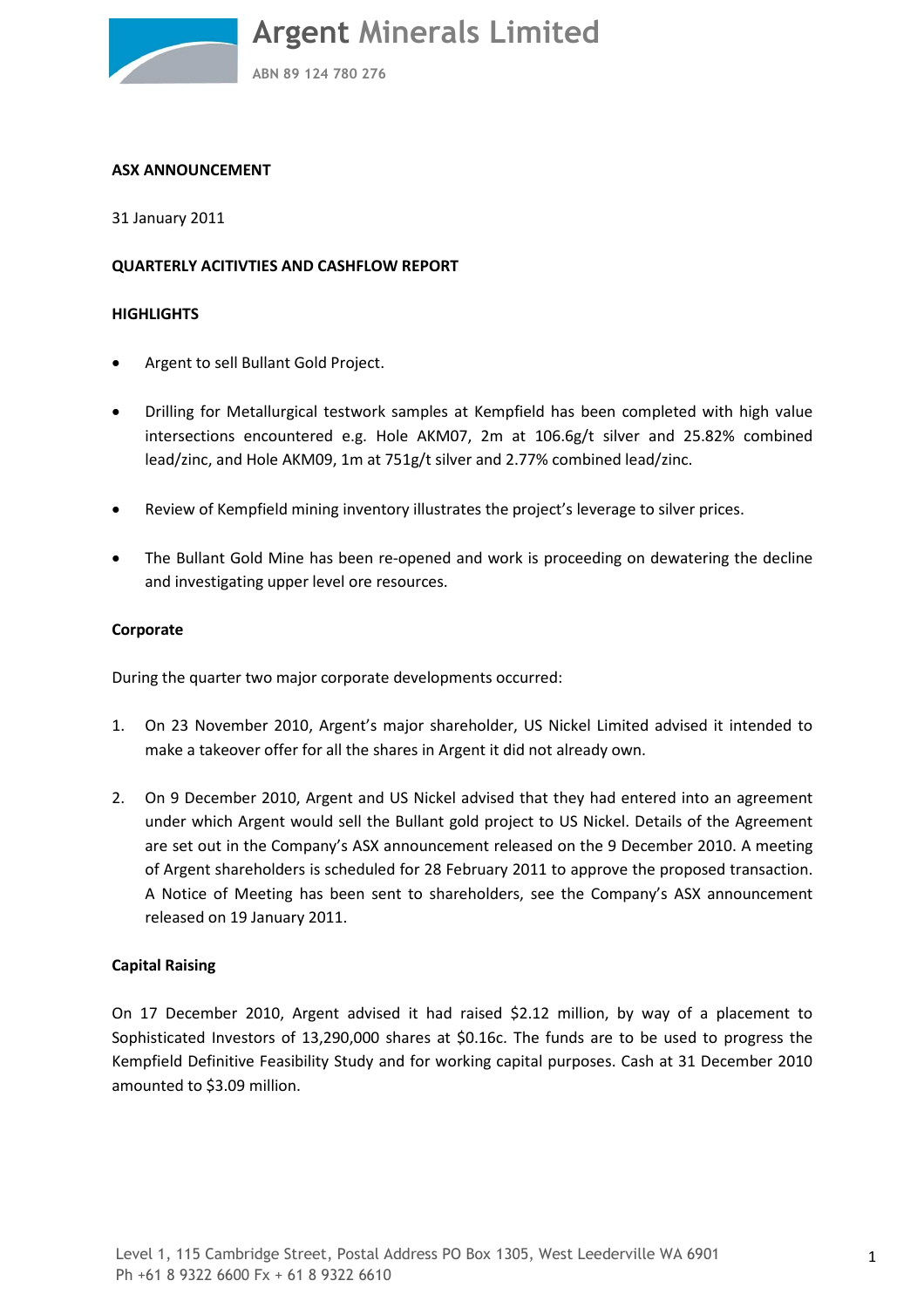

**ABN 89 124 780 276**

#### **KEMPFIELD SILVER PROJECT**

Argent is earning a 70% interest from Golden Cross Resources Ltd (51% owned now, additional 19% after expenditure of further \$200,000. At 31 December 2010 approximately \$45,000 remained to be spent by Argent to earn a 70% interest).

# **Definitive Feasibility Study**

Argent has commenced a Definitive Feasibility Study following an earlier Scoping Study which showed the potential for an economically viable silver project based on the Kempfield resources of 9.9 million tonnes at 67g/t silver, including sulphide resources of 6.7 million tonnes at 62g/t silver and 2.5% combined lead/zinc, containing 21 million ounces of silver, 54,000 tonnes of lead and 114,000 tonnes of zinc.

A recent review of the Kempfield Scoping Study outputs was released to the market on 23 November 2010. This showed that the application of then current prices for silver, gold, lead and zinc enables reporting of resources at reduced cut-off grades from 40g/t Ag to 25g/t Ag for the oxide and transitional mineralization and from 80g/t Ag equivalent to 50g/t Ag equivalent for the primary mineralization. This increased the contained metal in the resources to 31 million ounces of silver, 175,000 tonnes of zinc, 86,000 tonnes of lead and 65,000 ounces of gold (Tables 3 & 4).

Operating cash flows, before capex, would increase to \$251 million at 600,000 tpa throughput and to \$297 million at 1.0 million tpa.

In the Company's September Quarterly Report and Cash Flow Statement released on 27 October 2010, Argent said that: "Recent increases in the silver price from A\$18.67 per ounce used in the April 2010 Scoping Study to the current A\$23.77 per ounce, a 27% increase, have prompted a decision to review the cut off grades used to calculate the Kempfield resources and to review the in-pit mining inventory. The scoping study numbers will also be run at a throughput of 1.0 million tonnes per annum compared to the 600,000 tonnes per annum used in the previous study. The review will give an indication of the deposit's sensitivity to price and throughput rates and is expected to be available in three to four weeks." The results of that review were released on 23 November 2010.

Australian Mine Design and Development Pty Ltd (AMDAD) has revised the pit-optimization model used to underpin the Kempfield Scoping Study. The pit-optimization review used prices prevailing at 9 November 2010 for two models;

- a) 600,000 tpa throughput, as used in the scoping study; and
- b) 1.0 million tpa throughput.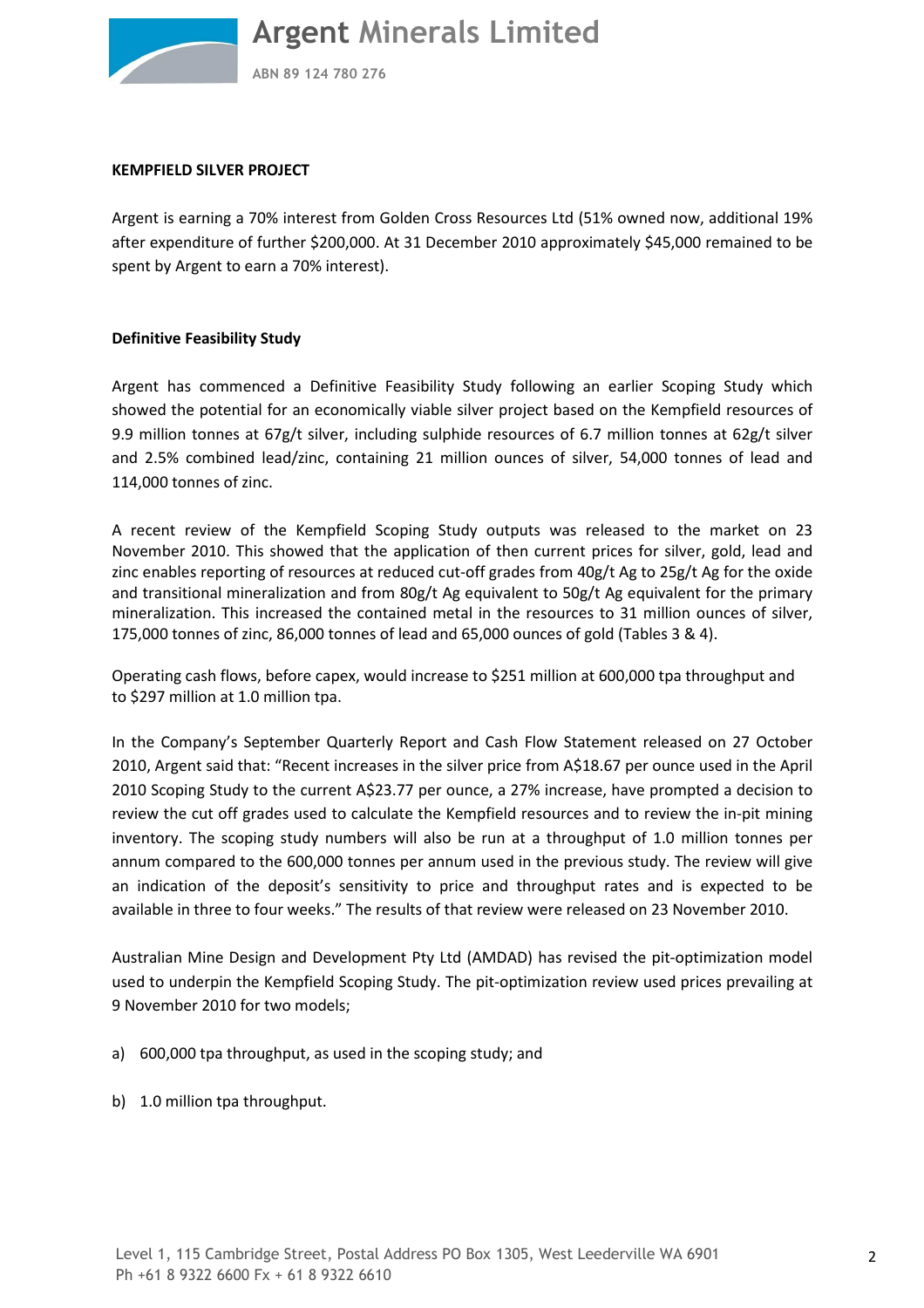

**ABN 89 124 780 276**

The key revised numbers are set out in table one below:

# **Table One – Revised Pit Optimisation Outcomes**

| <b>Pit Optimization</b>                   | 600,000 tpa                            | 600,000 tpa                 | 1.0 million tpa             |  |
|-------------------------------------------|----------------------------------------|-----------------------------|-----------------------------|--|
|                                           | 2010<br><b>April</b><br><b>Scoping</b> | <b>November 2010 Prices</b> | <b>November 2010 Prices</b> |  |
|                                           | <b>Study</b>                           |                             |                             |  |
| <b>November 2010 Prices</b>               |                                        |                             |                             |  |
| Tonnes Treated*                           | 6.3 <sub>mt</sub>                      | 11.8mt                      | 15.9mt                      |  |
| <b>Strip Ratio</b>                        | $1.6$ to $1$                           | $1.32$ to $1$               | $1.43$ to $1$               |  |
| Mine Life                                 | 10.5 years                             | 19.6 years                  | 15.9 years                  |  |
| Payable Silver Produced                   | 12.3 mill ounces                       | 17.9 mill ounces            | 21.7 mill ounces            |  |
| Payable Gold Produced                     | 15,200 ounces                          | 25,000 ounces               | 34,000 ounces               |  |
| Payable Lead Produced                     | 10,900 tonnes                          | 18,000 tonnes               | 26,000 tonnes               |  |
| Payable Zinc Produced                     | 31,300 tonnes                          | 55,000 tonnes               | 81,500 tonnes               |  |
| <b>Operating Cash Flow (Before Capex)</b> |                                        |                             |                             |  |
| Undiscounted                              | \$97.3 million                         | \$251.0 million             | \$297.5 million             |  |
| Discounted at 10% pa                      | \$80.6 million                         | \$185.0 million             | \$230.0 million             |  |

\*10% and 13% of the Nov 2010 600,000tpa and 1.0mtpa cases respectively are Inferred.

The following table compares the prices used in the April scoping study with prices as at 9 November 2010:

# **Table Two – Metal Prices**

|                        | <b>April 2010</b> | November 2010 |
|------------------------|-------------------|---------------|
| Silver US\$ per ounce  | 16.00             | 26.84         |
| Gold US\$ per ounce    | 1,100             | 1,394         |
| Lead US\$ per tonne    | 2,205             | 2,510         |
| Zinc US\$ per tonne    | 2,205             | 2,510         |
| Exchange Rate \$A/\$US | 0.88              | 1.02          |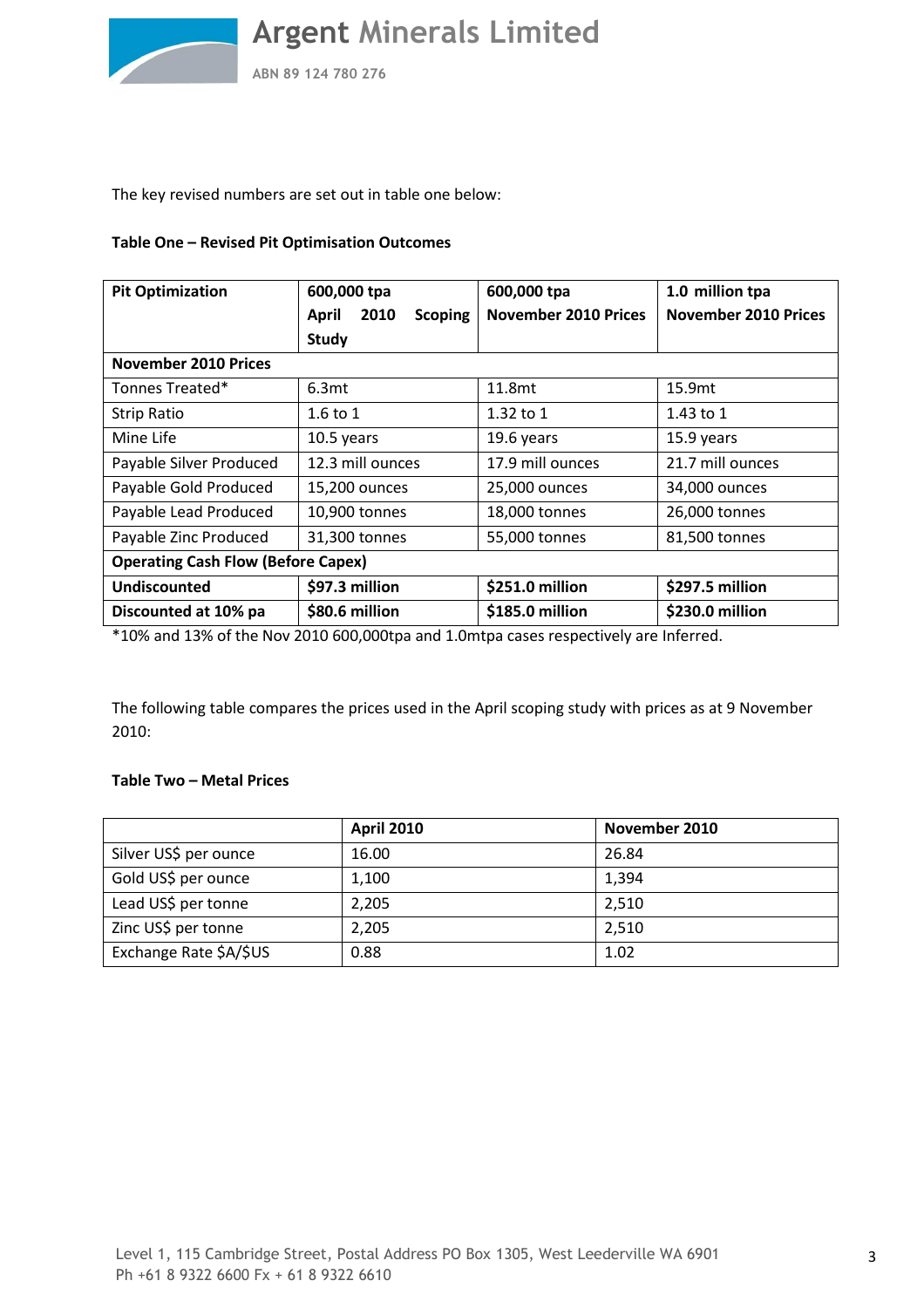

**ABN 89 124 780 276**

### **Table Three – Revised Resources**

|              |                | <b>Silver</b> |                                  | Gold  |                                  | Lead  |                                  | <b>Zinc</b> |                                  |
|--------------|----------------|---------------|----------------------------------|-------|----------------------------------|-------|----------------------------------|-------------|----------------------------------|
|              | <b>Tonnes</b>  | Grade         | <b>Contained</b><br><b>Metal</b> | Grade | <b>Contained</b><br><b>Metal</b> | Grade | <b>Contained</b><br><b>Metal</b> | Grade       | <b>Contained</b><br><b>Metal</b> |
|              | <b>Million</b> | g/t           | M ozs                            | g/t   | 000 ozs                          | %     | 000t                             | %           | 000t                             |
| Oxide/Mixed* | 5.8            | 58            | 10.8                             | 0.1   | 19                               | N/A   | N/A                              | N/A         | N/A                              |
| Primary**    | 14.4           | 45            | 20.8                             | 0.1   | 46                               | 0.6   | 86                               | 1.2         | 175                              |
| <b>Total</b> | 20.2           | 49            | 31.6                             | 0.1   | 65                               | N/A   | 86                               | N/A         | 175                              |

\*Approximately 83% of these resources are Measured or Indicated-see Table 4 below

\*\*Approximately 64% of these resources are Measured or Indicated-see Table 4 below

# **Table Four – Resources by Category (cut off grades as above)**

|                        | <b>Tonnes</b> | Grade $(g/t)$ |      | Grade (%) |      |
|------------------------|---------------|---------------|------|-----------|------|
| <b>Oxide and Mixed</b> | million       | <b>Silver</b> | Gold | Lead      | Zinc |
| Measured               | 2.1           | 70.3          | 0.1  |           |      |
| Indicated              | 2.7           | 52.4          | 0.1  |           |      |
| Inferred               | 1.0           | 45.5          | 0.1  |           |      |
| Primary                |               |               |      |           |      |
| Measured               | 2.1           | 60.2          | 0.1  | 0.64      | 1.08 |
| Indicated              | 7.5           | 45.7          | 0.1  | 0.59      | 1.21 |
| Inferred               | 4.8           | 38.5          | 0.1  | 0.60      | 1.31 |

# **Metallurgy**

Metallurgical testwork is scheduled to commence next week aimed at confirming the estimates included in the scoping study relating to the production of zinc concentrates and silver-rich lead concentrates and to the estimates of metallurgical recoveries for silver, lead and zinc. Testwork results are expected to be available in approximately six weeks.

Six metallurgical holes were drilled at Kempfield to provide representative samples for metallurgical testing from the proposed pits in three zones.

Some high value results were recorded as follows:

- 2m in hole AKM07 from 79m averaged 25.82% Pb+Zn plus 106.6g/t Ag, including 1m from 80m averaging 39.19% Pb+Zn plus 157.0g/t Ag
- 65m from surface in AKM08 averaged 3.10% PB+Zn plus 55.5g/t Ag
- 1m in hole AKM09 at 134m averaged 2.77% Pb+Zn plus 751.0g/t Ag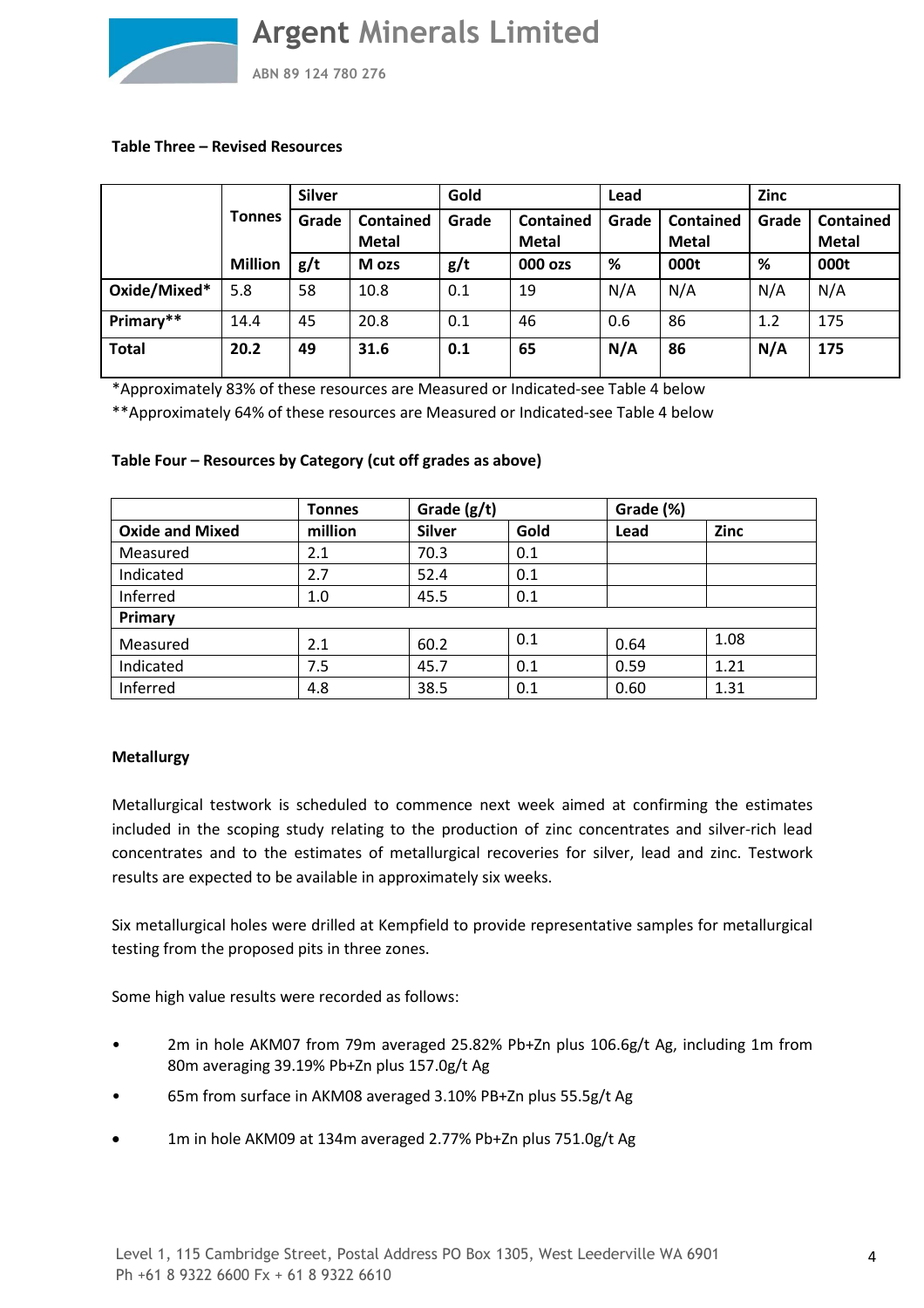

**ABN 89 124 780 276**

Description of individual holes:

Hole AKM06 was drilled at the northern end of the proposed McCarron North open pit to see if the high grades in hole AKRC76 would extend 30m further down. Results were disappointing in that it recorded only 9m at a grade of 2.5% Pb+Zn and 12.7g/t Ag compared to the hole 30m above. The possible cause was that the hole intersected the ore zone below the northerly plunging high grade shoot. Further drilling will be undertaken to test this.

Hole AKM07 drilled in the middle of the proposed McCarron zone open pit recorded Kempfield's best ever 2m intersection of combined lead-zinc at 25.8% plus 106.6g/t silver and the highest grade 1m sample at 39.2% Pb+Zn plus 157.0g/t Ag.

Hole AKM08 drilled at the southern end of the proposed McCarron zone open pit resulted in 65m of higher grade ore of 3.10% Pb-Zn plus 55.5g/t Ag from surface with some very high grade intervals such as 5m from 57m averaging 12.04% Pb-Zn plus 127.0g/t Ag.

Hole AKM09 drilled into the centre of the quarry zone pit yielded the anticipated 67m (46m to 113m) averaging 2.23% Pd-Zn plus 33g/t Ag. The hole also interested 13m (from 124m to 137 m) towards the bottom of the hole which ran 132.1g/t Ag including 1m of exceptionally high silver assay of 751g/t Ag (i.e. 24.2 ounces per tonne of silver).

Hole AKM10 was drilled at the very northern end of the proposed BJ zone open pit exploring the possible depth extension of the ore zone 30m below previous holes. The hole interested two zones, one of 5m averaging 75.2g/t Ag and another zone of 9m averaging 2.33% Pb+Zn and 17.4g/t Ag.

Hole AKM11 was drilled into the middle of the proposed BJ open pit to confirm the above average grades in the section. The hole confirmed the continuity of the mineralisation with a 66m section averaging 81.4g/t silver plus another ore shoot of 10m averaging 75.9g/t Ag including one metre of 152.5g/t Ag plus 1.37% Pb+Zn.

In conclusion the six holes provided the required core for metallurgical testing of the zones with some unexpectedly good results and holes AKM09, AKM10 and AKM11 intersected ore grade mineralization below previously drilled holes.

The best results from each hole are listed in the Table 5.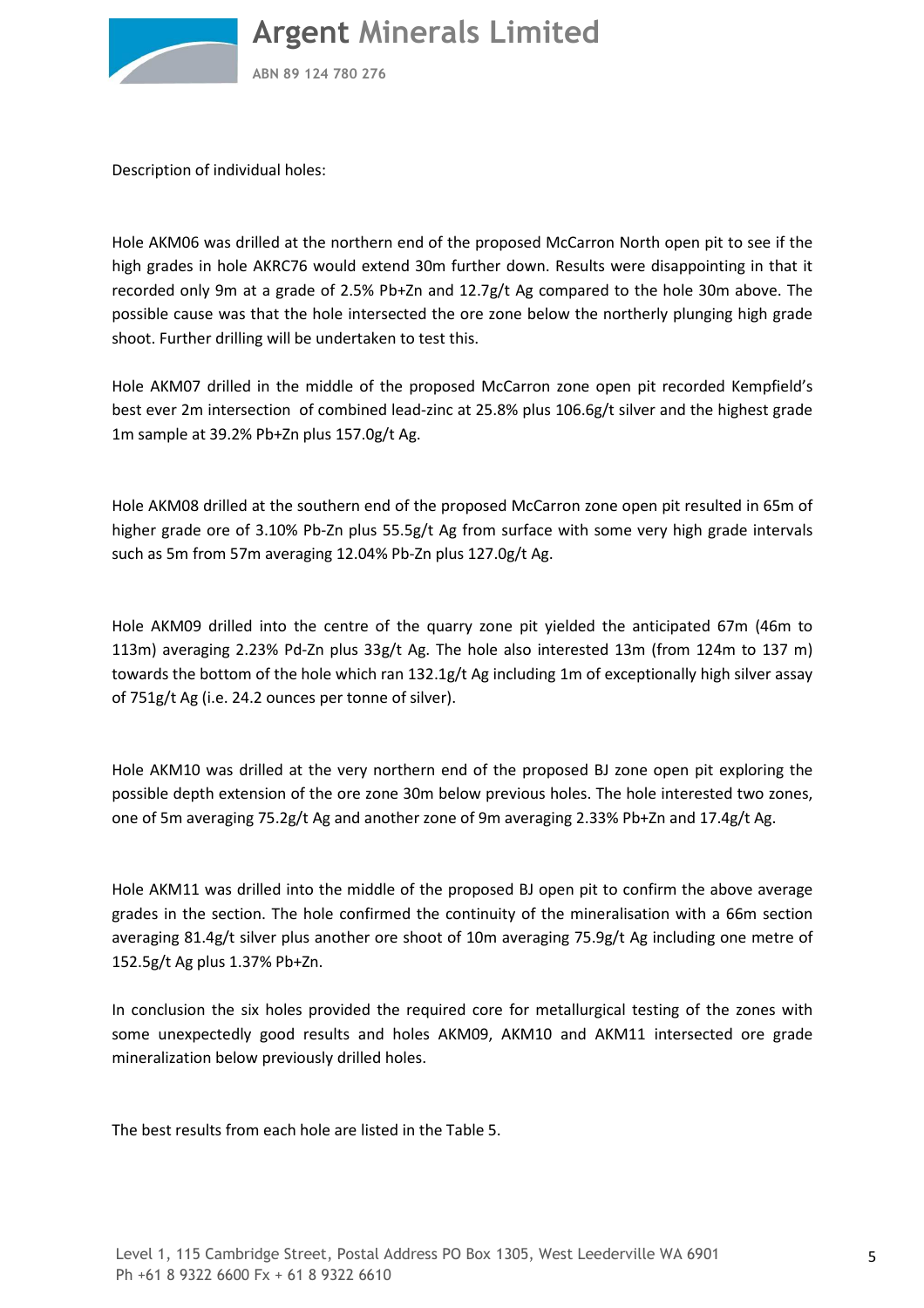

**ABN 89 124 780 276**

# **Table Five -The best results from each Kempfield metallurgical hole are listed in the following table**

| <b>Hole No</b> | <b>Northing</b> | <b>Easting</b> | From           | Interval         | Grade | Grade | Grade | Grade | Grade |
|----------------|-----------------|----------------|----------------|------------------|-------|-------|-------|-------|-------|
|                | <b>GDA</b>      | <b>GDA</b>     | m              | m                | Ag    | Au    | Pb    | Zn    | Pb+Zn |
|                |                 |                |                |                  | g/t   | g/t   | $\%$  | %     | $\%$  |
| AKM06          | 708365          | 6258309        | 55             | 9                | 12.7  | 0.39  | 0.57  | 2.03  | 2.50  |
| AKM07          | 708365          | 6258077        | 21             | 10               | 45.1  | 0.08  | 0.73  | 0.51  | 1.24  |
|                | and             |                | 61             | $\mathbf{1}$     | 77.1  | 0.16  | 3.35  | 3.69  | 7.04  |
|                | and             |                | 64             | $\overline{2}$   | 67.4  | 0.21  | 1.30  | 0.51  | 1.81  |
|                | and             |                | 69             | 15               | 49.6  | 0.11  | 1.98  | 4.74  | 6.72  |
|                | including       |                | 75             | 8                | 67.3  | 0.14  | 2.79  | 7.21  | 10.00 |
|                | including       |                | 79             | $\overline{2}$   | 106.6 | 0.23  | 5.13  | 20.69 | 25.82 |
|                | including       |                | 80             | $\mathbf{1}$     | 157.0 | 0.29  | 7.59  | 31.6  | 39.19 |
| AKM08          | 708190          | 6257917        | <b>Surface</b> | 65               | 55.5  | 0.18  | 1.29  | 1.81  | 3.10  |
|                | including       |                | 37             | 28               | 60.8  | 0.20  | 2.12  | 3.85  | 5.97  |
|                | including       |                | 57             | 5                | 127.6 | 0.28  | 4.38  | 7.66  | 12.04 |
|                | including       |                | 54             | $\mathbf{1}$     | 157   | 0.52  | 6.71  | 13.05 | 19.76 |
| AKM09          | 709160          | 6259394        | 17             | 13               | 42.4  | 0.03  | 0.68  | 0.72  | 1.40  |
|                | and             |                | 46             | 67               | 33.0  | 0.05  | 0.86  | 1.37  | 2.23  |
|                | including       |                | 95             | $\overline{2}$   | 225.0 | 0.03  | 0.41  | 0.31  | 0.72  |
|                | including       |                | 86             | 16               | 85.4  | 0.02  | 1.13  | 2.27  | 3.40  |
|                | and             |                | 124            | 13               | 132.1 | 0.03  | 0.08  | 0.30  | 0.38  |
|                | including       |                | 134            | $\mathbf{1}$     | 751.0 | 0.09  | 0.54  | 2.23  | 2.77  |
| AKM10          | 708718          | 6258495        | 50             | 5                | 75.2  | 0.02  | 0.05  | 0.22  | 0.27  |
|                | and             |                | 86             | $\boldsymbol{9}$ | 17.4  | 0.02  | 0.45  | 1.88  | 2.33  |
|                | including       |                | 92             | $\mathbf{1}$     | 26.5  | 0.02  | 1.21  | 5.70  | 6.91  |
| AKM11          | 708691          | 6258418        | 36             | 66               | 81.4  | 0.01  | 0.18  | 0.70  | 0.88  |
|                | including       |                | 44             | 21               | 121.0 | 0.01  | 0.02  | 0.21  | 0.23  |
|                | including       |                | 78             | 19               | 95.5  | 0.01  | 0.28  | 1.34  | 1.62  |
|                | including       |                | 92             | 10               | 76.7  | 0.01  | 0.45  | 2.40  | 2.85  |
|                | and             |                | 118            | 10               | 75.9  | 0.04  | 0.24  | 1.11  | 1.35  |
|                | including       |                | 125            | $\overline{2}$   | 152.5 | 0.11  | 0.09  | 1.28  | 1.37  |

# **BULLANT GOLD PROJECT**

Under the agreement between Argent and US Nickel released to the ASX on the 9 December 2010, in the period between 9 December 2010 and completion of the transaction, Argent will continue to manage the Bullant project using budgets proposed and funded by US Nickel and approved by both Companies.

The main operational matters to report are as follows:

• Testing of the dewatering pumps is continuing pending the receipt of the necessary approvals.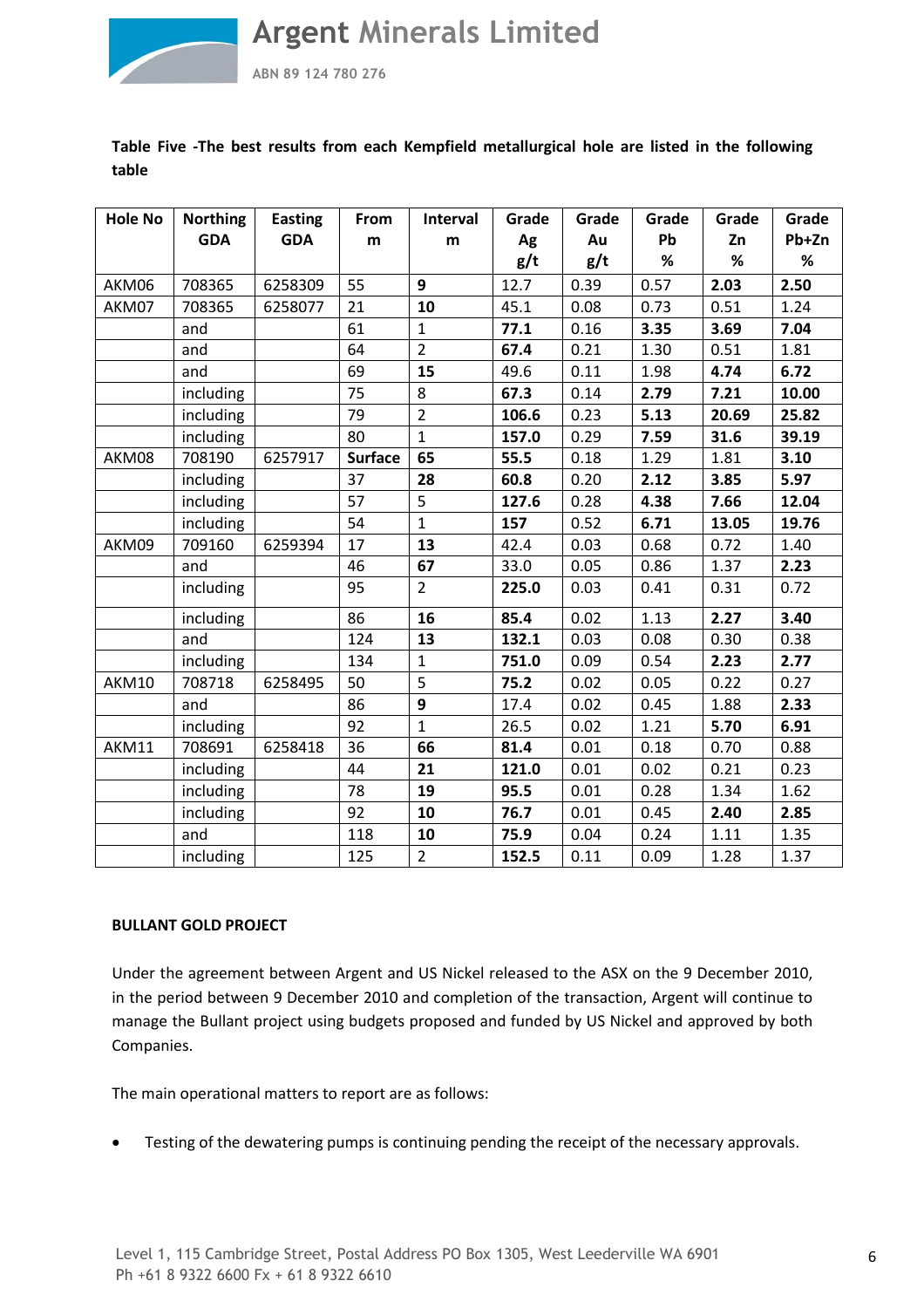**ABN 89 124 780 276**

- Toll Treating discussions are continuing with a number of mills in the region.
- As part of the upper level mining plans the eastern crown pillar, containing an estimated 10,000 tonnes at 4.5g/t gold , is expected to be mined following receipt of the necessary approvals.
- Underground drilling to prove up resources in the upper levels of the mine is being undertaken with a view to commencing ore production from these areas in the next three months.
- An ongoing review of information concerning resources identified by previous owners indicates there are potentially mineable resources at a number of sites on the mining leases including Bullant South and Wattlebird requires further work to determine what opportunities might exist for both open pit and underground mining at these sites and that work is expected to be undertaken over the next twelve months.
- Consideration is being given to the viability of constructing an on-site mill capable of treating Bullant ore (including lower grade open pit material that might become available in the future) and ore from surrounding areas. In this context US Nickel announced on 13 January 2011, that it had signed a purchase agreement to purchase a 500,000t/pa ball mill, associated drives and pumps located north of Leonora, Western Australia. US Nickel added that "removal and relocation of the ball mill to the Bullant mine site is expected to begin within the next few weeks."
- A review of previous exploration and remaining targets has been undertaken by Mr Greg Jorgensen, a Kalgoorlie based consulting geologist. His review concludes that "A major problem with the current review has been the lack of a complete assay database and this has made detailed assessments of each prospect difficult. However, using a combination of the available database and detailed reviews of past annual technical reporting and other sources, it is clear that there are a number of prospect areas and exploration targets that require further work. These targets range from relatively early stage and poorly tested geochemical targets through to more advanced prospect areas that are likely to generate further significant intercepts, if not resources. Excluding Bullant itself, the most advanced of these are Wattlebird-Old Zuleika, Bowerbird, Zuleika South, Rocky Dam and the SW Geochem Anomaly and all have the potential to generate small resources and all require further, more detailed assessments.

However, there are two exploration areas that have real potential to significantly add to the resource inventory of the Bullant Project. The first of these is the Kestral prospect and the second occurs approximately 300m west of the Bullant pit and appears to be un-named. Both areas have extensive strike potential (1km & 500m, respectively) and have numerous highly significant intercepts in relatively wide-spaced drilling (100-150m spaced drill traverses). Both oxide and hypogene-hosted mineralisation is possible and both areas require infill drilling to identify resources, if present."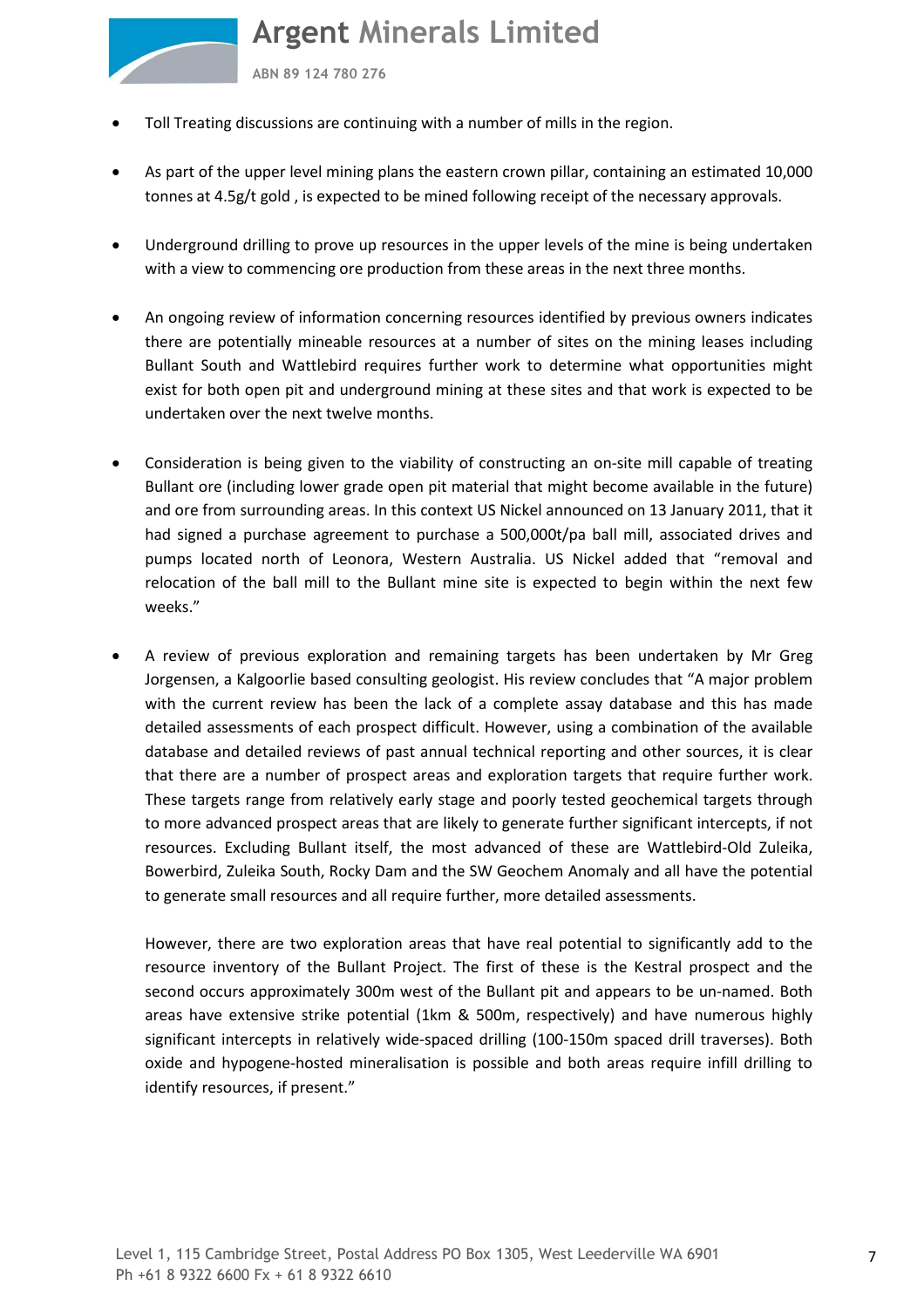

**ABN 89 124 780 276**

For more information:

#### www.argentminerals.com.au

Kerry McHugh Executive Chairman Argent Minerals Limited Ph: 0404 465 154

# **Competent Person Statements**

The information in this Report that relates to Mineral Resources is based on information compiled by Dr Phillip Hellman, who is a Fellow of the Australian Institute of Geoscientists and a Director of Hellman & Schofield Pty Ltd. Dr Hellman has sufficient experience relevant to the style of mineralisation and type of deposit under consideration and to the activity being undertaken to qualify as a Competent Person as defined in the 2004 Edition of the "Australasian Code for Reporting of Exploration Results, Mineral Resources and Ore Reserves". Dr Hellman consents to the inclusion in the report of the matters based on the information in the form and context in which it appears.

The information in this Report that relates to Exploration is based on information compiled by David Timms who is a member of the Australian Institute of Geoscientists, and a Technical Consultant to Argent, and who has sufficient experience relevant to the style of mineralisation and type of deposit under consideration and to the activity being undertaken to qualify as a Competent Person as defined in the 2004 Edition of the "Australasian Code for Reporting of Exploration Results, Mineral Resources and Ore Reserves". Mr Timms consents to the inclusion in the report of the matters based on the information in the form and context in which it appears.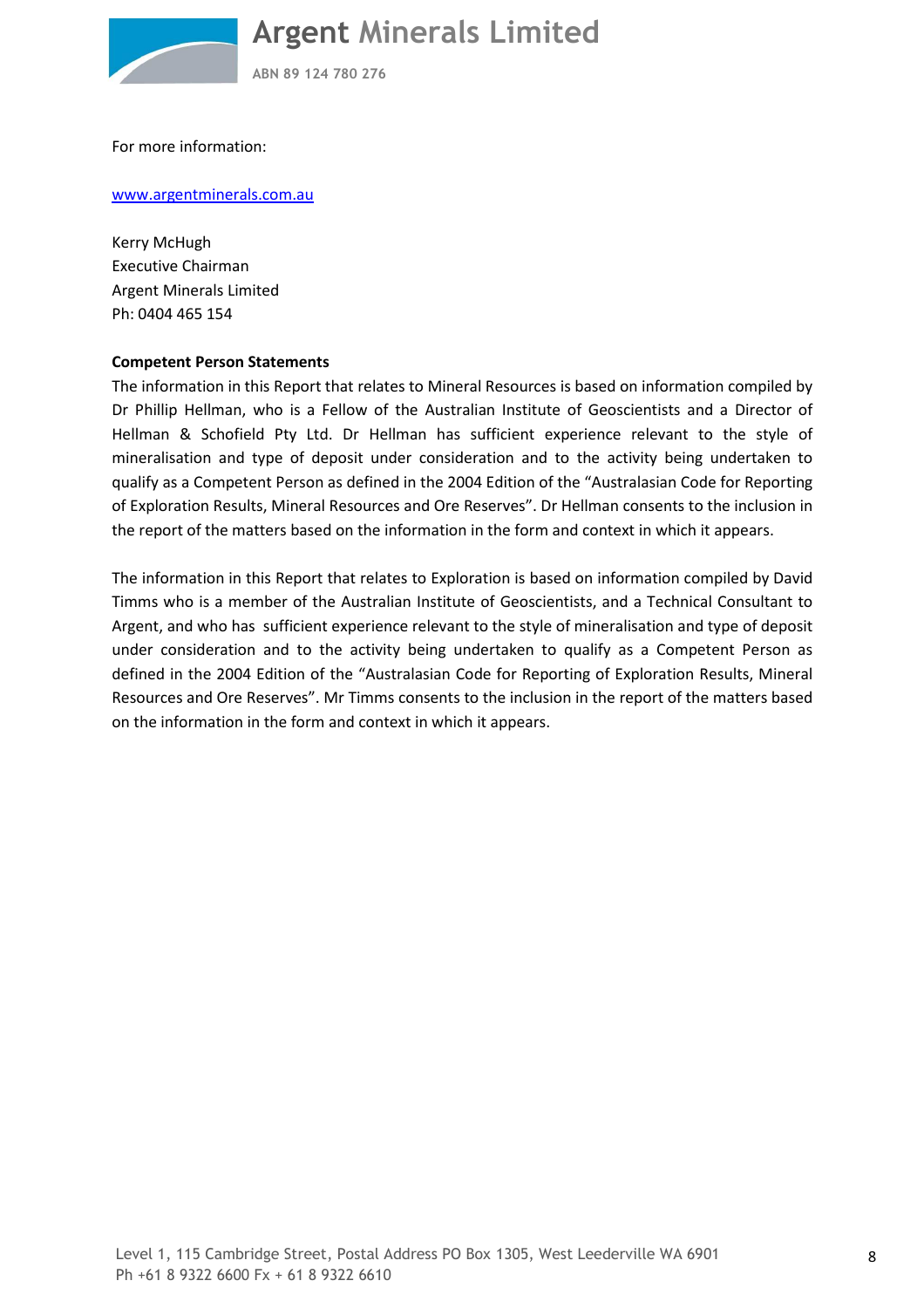*Rule 5.3* 

# **Appendix 5B Mining exploration entity quarterly report**

Introduced 1/7/96. Origin: Appendix 8. Amended 1/7/97, 1/7/98, 30/9/2001, 01/06/10.

#### Name of entity

Argent Minerals Limited

**Consolidated statement of cash flows** 

ABN ABN CURRENT CONSUMING A CURRENT CONTROLLER AND A CURRENT CURRENT OUTLET A LOCAL CONTROLLER AND A LOCAL CONTROLLER AND A LOCAL CONTROLLER AND A LOCAL CONTROLLER AND A LOCAL CONTROLLER AND A LOCAL CONTROLLER AND A LOCAL 89 124 780 276 31 December 2010

| Cash flows related to operating activities                                            | Current quarter<br>\$A'000 | Year to date<br>(6 months)<br>\$A'000 |
|---------------------------------------------------------------------------------------|----------------------------|---------------------------------------|
| Receipts from product sales and related<br>1.1<br>debtors                             |                            |                                       |
| 1.2<br>Payments for (a) exploration & evaluation<br>(b) development<br>(c) production | (220)<br>(416)             | (588)<br>(416)                        |
| (d) administration<br>Dividends received                                              | (227)                      | (452)                                 |
| 1.3<br>Interest and other items of a similar nature<br>1.4<br>received                |                            | 12                                    |
| 1.5<br>Interest and other costs of finance paid                                       |                            |                                       |
| 1.6<br>Income taxes paid                                                              |                            |                                       |
| 1.7<br>Other - GST                                                                    | (132)                      | (181)                                 |
| <b>Net Operating Cash Flows</b>                                                       | (995)                      | (1,625)                               |
| Cash flows related to investing activities                                            |                            |                                       |
| Payment for purchases of:<br>1.8                                                      |                            |                                       |
| (a) prospects                                                                         | (269)                      | (3,790)                               |
| (b) equity investments                                                                |                            |                                       |
| (c) other fixed assets<br>Proceeds from sale of:<br>1.9                               | (710)                      | (2,489)                               |
| (a) prospects                                                                         |                            |                                       |
| (b) equity investments                                                                |                            |                                       |
| (c) other fixed assets                                                                |                            |                                       |
| 1.10<br>Loans to other entities                                                       |                            |                                       |
| 1.11<br>Loans repaid by other entities                                                |                            |                                       |
| Other - Security Bonds<br>1.12                                                        |                            | (890)                                 |
| Net investing cash flows                                                              | (979)                      | (7, 169)                              |

<sup>+</sup> See chapter 19 for defined terms.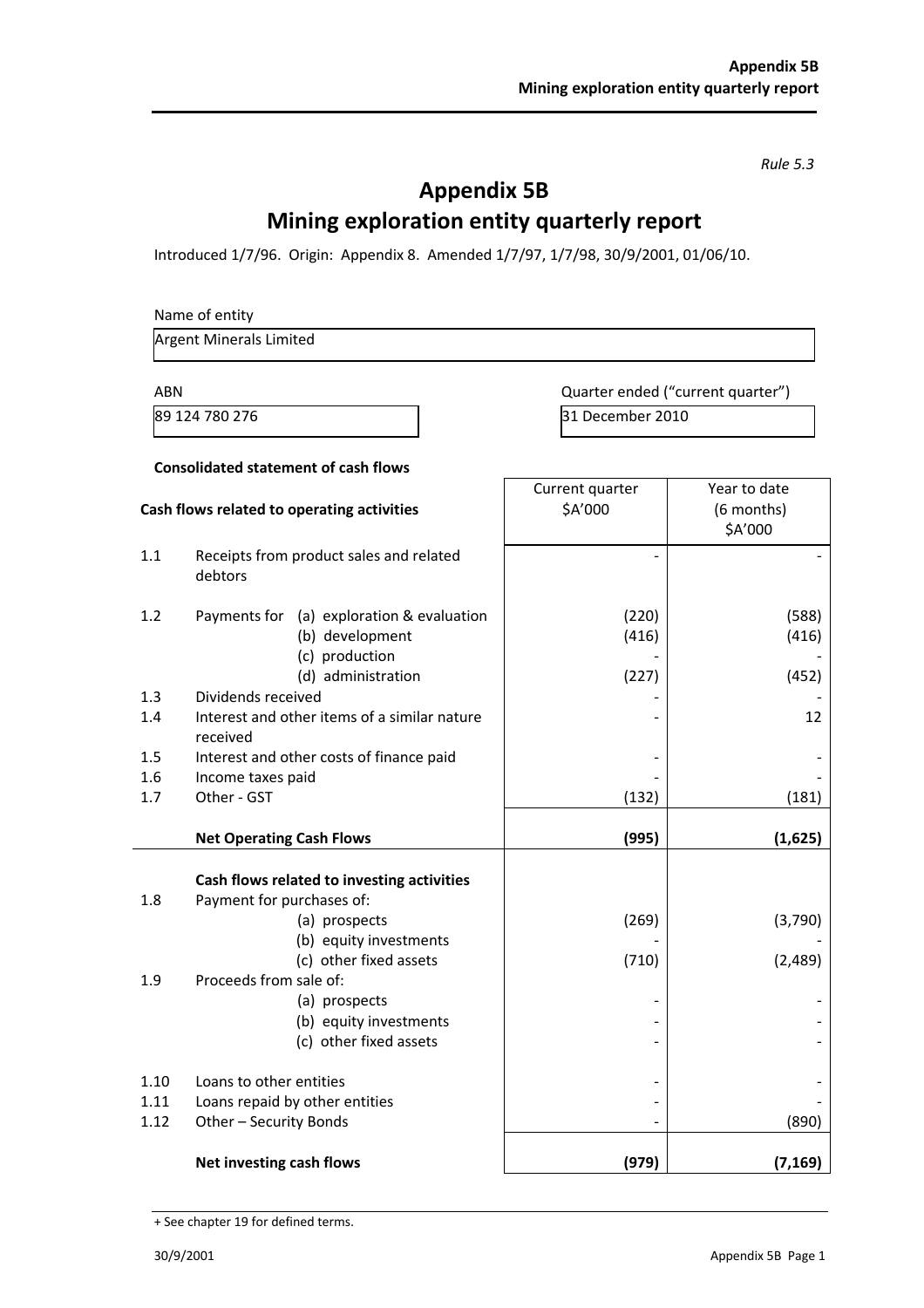| 1.13 | Total operating and investing cash flows      |          |         |
|------|-----------------------------------------------|----------|---------|
|      | (carried forward)                             | (1, 974) | (8,794) |
|      |                                               |          |         |
|      |                                               |          |         |
|      | Cash flows related to financing activities    |          |         |
| 1.14 | Proceeds from issues of shares, options, etc. | 2,201    | 10,201  |
| 1.15 | Proceeds from sale of forfeited shares        |          |         |
| 1.16 | Proceeds from borrowings                      | 800      | 800     |
| 1.17 | Repayment of borrowings                       |          |         |
| 1.18 | Dividends paid                                |          |         |
| 1.19 | Other                                         | (137)    | (511)   |
|      | <b>Net financing cash flows</b>               | 2,864    | 10,490  |
|      |                                               |          |         |
|      | Net increase (decrease) in cash held          | 890      | 1,696   |
|      |                                               |          |         |
| 1.20 | Cash at beginning of quarter/year to date     | 2,200    | 1,394   |
|      |                                               |          |         |
| 1.21 | Exchange rate adjustments to item 1.20        |          |         |
| 1.22 | Cash at end of quarter                        | 3,090    | 3,090   |

### **Payments to directors of the entity and associates of the directors Payments to related entities of the entity and associates of the related entities**

|      |                                                                  | Current quarter<br>\$A'000 |
|------|------------------------------------------------------------------|----------------------------|
| 1.23 | Aggregate amount of payments to the parties included in item 1.2 | 210                        |
| 1.24 | Aggregate amount of loans to the parties included in item 1.10   |                            |

# 1.25 Explanation necessary for an understanding of the transactions

|                                                     | \$'000 |
|-----------------------------------------------------|--------|
| Directors fees and remuneration                     | 138    |
| Accounting and bookkeeping and secretarial services |        |

# **Non-cash financing and investing activities**

2.1 Details of financing and investing transactions which have had a material effect on consolidated assets and liabilities but did not involve cash flows

2.2 Details of outlays made by other entities to establish or increase their share in projects in which the reporting entity has an interest

<sup>+</sup> See chapter 19 for defined terms.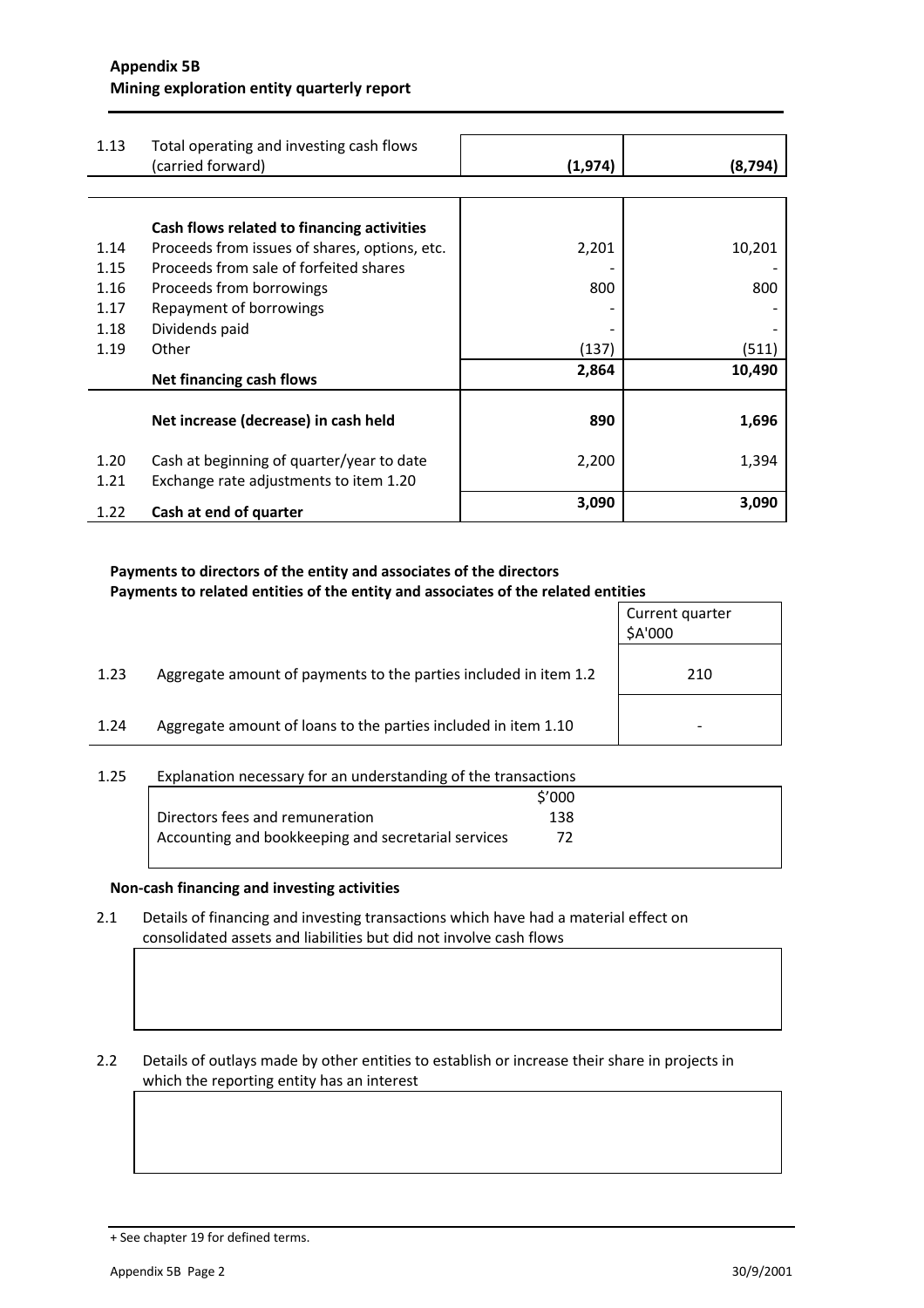# **Financing facilities available**

*Add notes as necessary for an understanding of the position.* 

|     |                             | Amount available<br>\$A'000 | Amount used<br>\$A'000 |
|-----|-----------------------------|-----------------------------|------------------------|
| 3.1 | Loan facilities             | <b>NIL</b>                  |                        |
| 3.2 | Credit standby arrangements | <b>NIL</b>                  |                        |

### **Estimated cash outflows for next quarter**

|     | <b>Total</b>               | 1,700   |
|-----|----------------------------|---------|
| 4.4 | Administration             | 300     |
| 4.3 | Production                 |         |
| 4.2 | Development                | 1,200   |
| 4.1 | Exploration and evaluation | 200     |
|     |                            | \$A'000 |

# **Reconciliation of cash**

|     | Reconciliation of cash at the end of the quarter (as<br>shown in the consolidated statement of cash flows)<br>to the related items in the accounts is as follows. | Current quarter<br>\$A'000 | Previous quarter<br>\$A'000 |
|-----|-------------------------------------------------------------------------------------------------------------------------------------------------------------------|----------------------------|-----------------------------|
| 5.1 | Cash on hand and at bank                                                                                                                                          | 621                        | 15                          |
| 5.2 | Deposits at call                                                                                                                                                  | 2,469                      | 2,185                       |
| 5.3 | Bank overdraft                                                                                                                                                    |                            |                             |
| 5.4 | Other                                                                                                                                                             |                            |                             |
|     | Total: cash at end of quarter (item 1.22)                                                                                                                         | 3,090                      | 2,200                       |

# **Changes in interests in mining tenements**

|     |                                                                     | Tenement<br>reference | Nature of interest<br>(note (2)) | Interest at<br>beginning<br>of quarter | Interest at<br>end of<br>quarter |
|-----|---------------------------------------------------------------------|-----------------------|----------------------------------|----------------------------------------|----------------------------------|
| 6.1 | Interests in mining<br>tenements relinquished,<br>reduced or lapsed | <b>NIL</b>            |                                  |                                        |                                  |
| 6.2 | Interests in mining<br>tenements acquired or<br>increased           | <b>NIL</b>            |                                  |                                        |                                  |

<sup>+</sup> See chapter 19 for defined terms.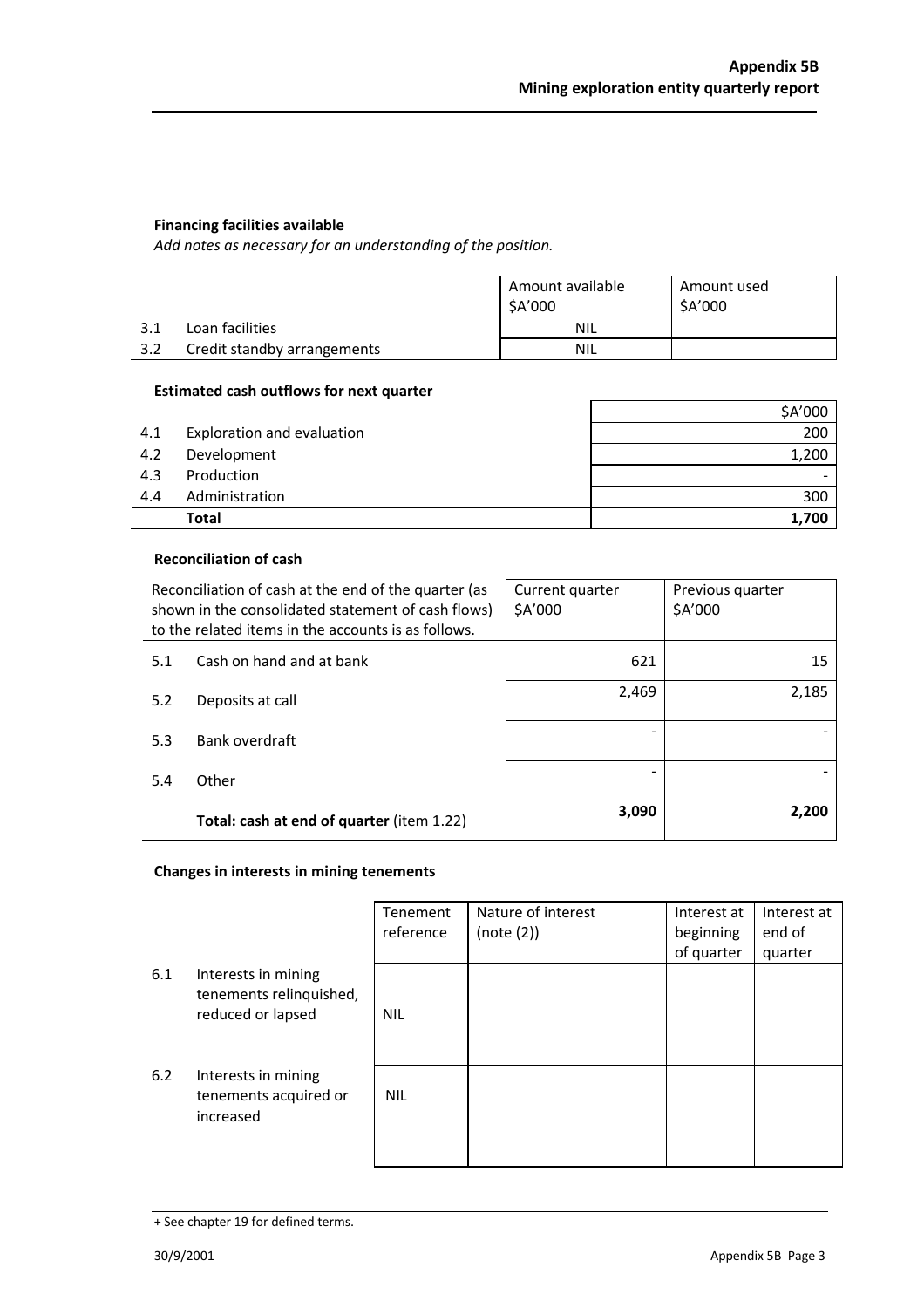# **Issued and quoted securities at end of current quarter**

*Description includes rate of interest and any redemption or conversion rights together with prices and dates.* 

|      |                                       | Total number | Number quoted | Issue price per<br>security (see | Amount paid up per<br>security (see note |
|------|---------------------------------------|--------------|---------------|----------------------------------|------------------------------------------|
|      |                                       |              |               | note 3) (cents)                  | 3) (cents)                               |
| 7.1  | Preference<br><sup>+</sup> securities |              |               |                                  |                                          |
|      | (description)                         |              |               |                                  |                                          |
| 7.2  | Changes during                        |              |               |                                  |                                          |
|      | quarter                               |              |               |                                  |                                          |
|      | (a) Increases                         |              |               |                                  |                                          |
|      | through issues                        |              |               |                                  |                                          |
|      | (b) Decreases                         |              |               |                                  |                                          |
|      | through returns                       |              |               |                                  |                                          |
|      | of capital, buy-                      |              |               |                                  |                                          |
|      | backs,                                |              |               |                                  |                                          |
|      | redemptions                           |              |               |                                  |                                          |
| 7.3  | +Ordinary<br>securities               | 101,891,251  | 101,891,251   |                                  |                                          |
|      |                                       |              |               |                                  |                                          |
| 7.4  | Changes during<br>quarter             |              |               |                                  |                                          |
|      | (a) Increases                         | 13,290,000   |               | \$0.16                           | \$0.16                                   |
|      | through issues                        |              |               |                                  |                                          |
|      | (b) Decreases                         |              |               |                                  |                                          |
|      | through returns                       |              |               |                                  |                                          |
|      | of capital, buy-                      |              |               |                                  |                                          |
|      | backs                                 |              |               |                                  |                                          |
| 7.5  | +Convertible                          |              |               |                                  |                                          |
|      | debt securities<br>(description)      |              |               |                                  |                                          |
| 7.6  | Changes during                        |              |               |                                  |                                          |
|      | quarter                               |              |               |                                  |                                          |
|      | (a) Increases                         |              |               |                                  |                                          |
|      | through issues                        |              |               |                                  |                                          |
|      | (b) Decreases                         |              |               |                                  |                                          |
|      | through                               |              |               |                                  |                                          |
|      | securities                            |              |               |                                  |                                          |
|      | matured,<br>converted                 |              |               |                                  |                                          |
| 7.7  | <b>Options</b>                        |              |               | Exercise price                   | Expiry date                              |
|      | (description and                      |              |               |                                  |                                          |
|      | conversion                            | 48,210,751   | 48,210,751    | \$0.20                           | 30 June 2011                             |
|      | factor)                               |              |               |                                  |                                          |
| 7.8  | Issued during<br>quarter              |              |               |                                  |                                          |
| 7.9  | Exercised                             | 20,000       | 20,000        | \$0.20                           | \$0.20                                   |
|      | during quarter                        |              |               |                                  |                                          |
| 7.10 | <b>Expired during</b>                 |              |               |                                  |                                          |
|      | quarter                               |              |               |                                  |                                          |

<sup>+</sup> See chapter 19 for defined terms.